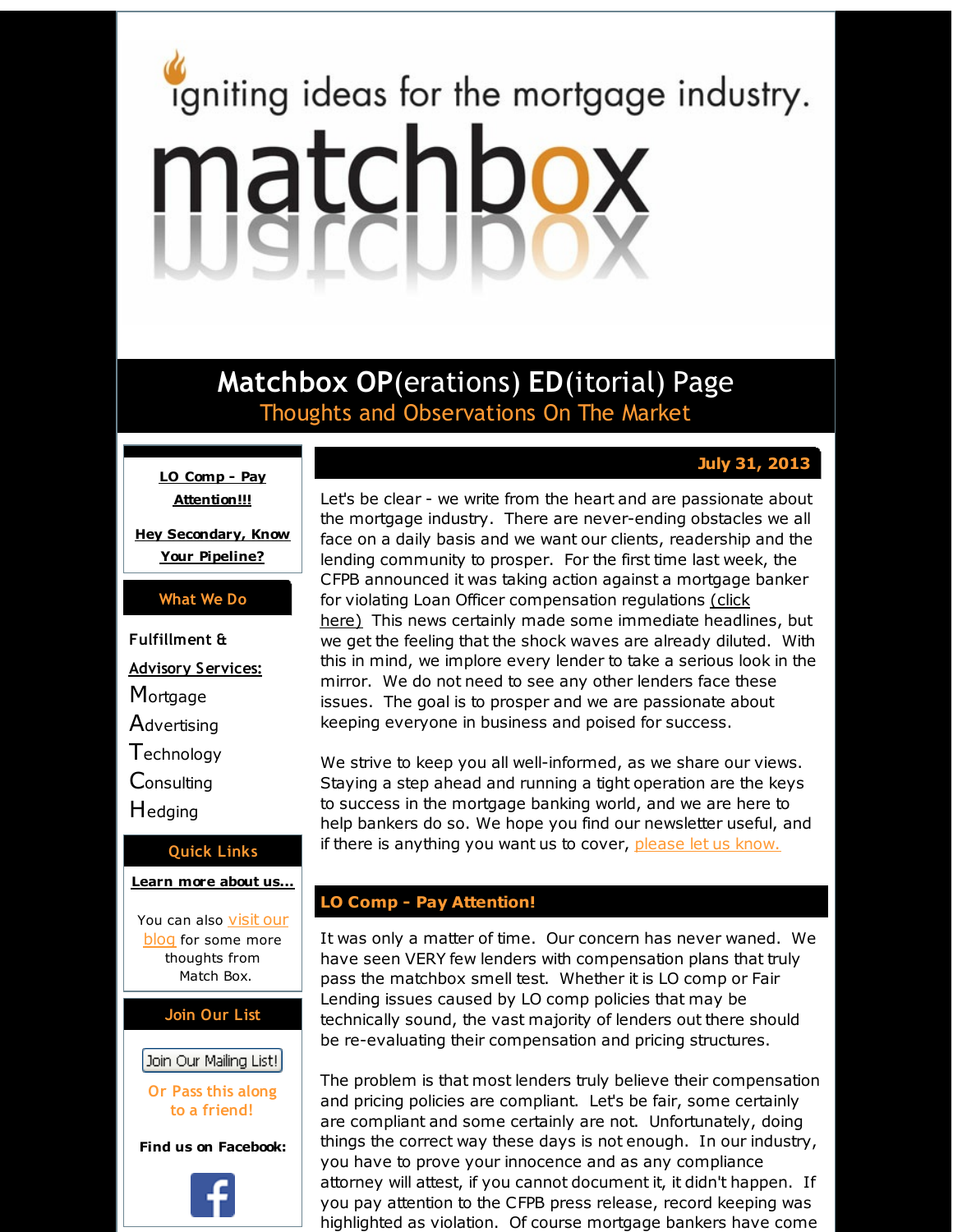up with various compensation plans and pricing strategies, but truly documenting these can become a problem.

How common are various compensation levels? There are a few standards we see over and over again that may technically be ok on the surface, but they should all be documented, in agreements and tie back to payroll records which banking departments are asking for. At a minimum we're talking payroll records, employee lists and closed loan tapes. Then comes rate sheets, lock confirmations, disclosures and HUD-1s.

#### The most common three:

**Quarterly bonus / Annual raise** - Allowed, yes. In reality, we've never seen any of these documented with clearly defined tiers. It's more likely that these distinctions are tied to quasi tracked overages. Unless it is very clear cut (e.g. close 5 loans and you get \$\$\$) the bonus or raise is not going to fly. Some have gone the route of defining these compensation levels based on items like pull through, file quality, EPDs, etc., but honestly, these are all likely code for point/banks and upselling. NOBODY is really tracking this and even if they tried, it would be nearimpossible. Do firms really maintain LO scorecards on a monthly and quarterly basis? We've never seen one. It is not realistic to monitor file quality on a Loan Officer and loan by loan basis. And EPDs? How often do these occur that it would be a point of distinction? Talk about a small sample set. Loan performance? How is that to be monitored? It would take 12-24 months to begin to put this together and if loans are sold off to correspondent investors, how would originators ever see detailed performance metrics? Like the CFPB asserts, there was no documentation as to why some LOs received the bonus and others did not. There better be real documentation and metrics on these items and let's be honest, there never is.

**Lead source/Origination costs** - Certainly valid, but again we've yet to see any lender truly document this. How does one actually document that FHA loans are more work? Or that a loan came from lead source "A" rather than "B"? Does the LO enter the data? Is the LOS/lead management software locked down or editable? If someone has access to change a lead source after say the application or credit pull, there should be serious concerns.

**Multiple rate sheets/Discretion** - We all know the numerous models built around some LOs or branches pricing at 102 margins or comp and others at 104. Compliant with LO compensation regulations? You bet. Are these lenders asking for significant fair lending issues? You bet.

And who is checking rate sheet/PPE pricing against the price offered to the client? Are loans priced at 101 with no lender credits? How about loans priced at 99.5 with no discount? This happens every day. Will pricing be perfect at 100 on every loan? Of course not, but we're not talking about the +/- 25 bps here. Worst case - although nobody will ever admit to it, this is the definition of a point bank. Best case - there's a serious lack of documentation, disclosures, concession notes, etc. still a violation.

Secondary and management will often claim their policy allows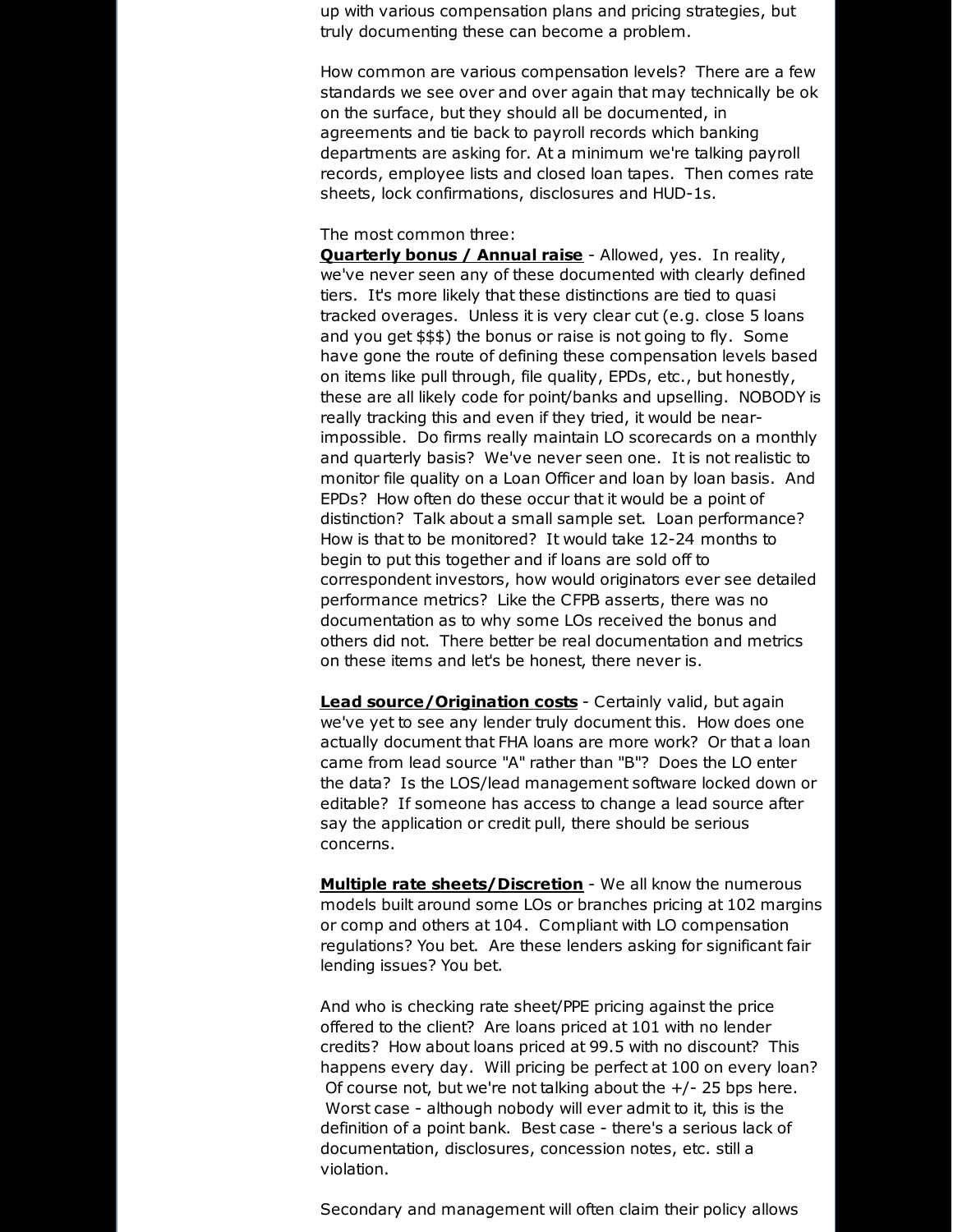for no discretion. The problem? As noted above, loans are locked at 99, but nobody is redisclosing or updating the GFE to have the associated 1 discount. The files still close at 99, with no discount which is essentially LO discretion. There is no confirmation that the LO is really charging the price they locked. The same goes for the 101 pricing without issuing a lender credit. How many firms allow a 101, 101.5 or 102 price without forcing a lender credit of some kind? That's the definition of upselling and pricing discretion. The processes to validate corporate policy is missed and it creates a point bank system - and possible fair lending concerns.

If you don't think this creates a point bank, let's look a bit further. The CFPB will see John Q Loan Officer price two files at 101 with no lender credit and four files at 99.3 with no discount. There are no time-stamped notes or concessions posted by management. And now you've got yourself a piggybank - even if you pay the same comp on every loan. Again, if it's not documented, it didn't happen.

And a final note, the fines are nothing to joke about and it appears that even Loan Officers can be found personally responsible for damages and fines. Maybe if Loan Officers or Managers are educated to the risk exposure things will start to change. We understand the pressure lenders are under to stay competitive in local markets and the urge to bring on various business models or branches that may operate differently, but this often leads to pricing/compensation exposure. The biggest issue is that the industry is simply failing to recognize its own problem.

Again and again, we speak to lenders who truly believe they are following all regulations to the "T". They've consulted with compliance attorneys and gotten the thumbs up. The problem here is that more times than not, a compliance attorney is not told or aware of the actual execution and details of the compensation plans/pricing policies. All of the examples we provided above are technically allowable, but without the correct implementation and management they are just asking to be part of the next press release.

Let us know if it's time for an assessment. Hint: If any of the above sounds remotely familiar, give us a call!

## **Hey Secondary, Know Your Pipeline?**

We have a few consistent messages that we never waver from regardless of client and business cycle. One of the most important ones was put to the test over the past month or so. As the month sold off and rates continued to rise, the successful firms who were on top of, and understood their pipeline excelled. Those we stayed true to their models and never attempted to outsmart the market prevailed. Others has a different fate. Certain management and Secondary teams jumped into action, pulled pipeline reports and made swift and affirmative decisions to limit their risk. There is no playbook on how to handle rapid market movement other than to not sit and see how things 'work out.' We continuously preach that Secondary Managers should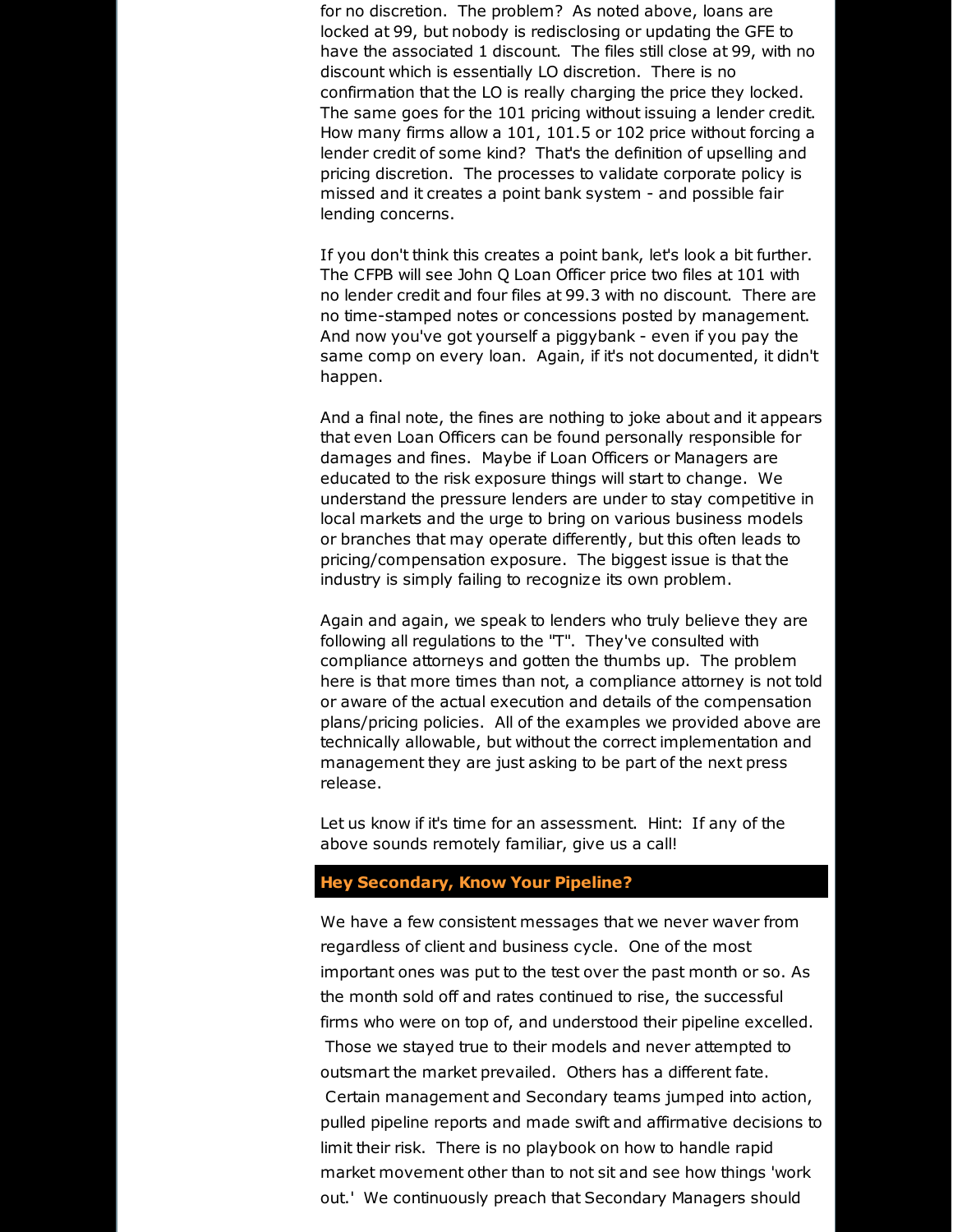understand their pipeline and more importantly how the pipeline reacts to market movement. It is easy to gauge pull through in a flat market, but the challenge is understanding your organization in order to make proactive decisions and minimize exposure.

Unfortunately there are a number of items or importance that have (hopefully) just been realized over the past two months:

-**Know your pipeline!!!** This sounds crazy but in it's simplest form, what is your volume? In the last three weeks we've spoken with four clients who had an inaccurate handle on their volume. Example: Client A runs their volume tape from their LOS and loads it into a hedging model which reports 20M in volume to hedge. Simple enough right? But nobody quite understands how the LOS report was built and what filters are included in the report itself and the hedge model. In all four recent cases this month, we have found that actual volume (committed the the LO and client) was  $+/- 10-30\%$  off from the volume being hedged. YIKES!!!

-**Outsmarting the market** Our favorite. It is not difficult to find Owners, Managers, of Secondary folks who think they're smarter than the market or their models. Maybe until now. Over the last few years, pricing has rallied and many have been riding a hot deck. Consistently remaining under-covered has been a theme for many, gambling in a sense, and rolling with a wave that made them profitable. But now times have changed and many have been severely burned. Hedging is supposed to eliminate and reduce risk, not create a vehicle to increase it. Nobody is smarter than the market, if they were, they belong on a yacht somewhere, basking in the sun, and not in the mortgage industry. Manage your data and trust the model and all will be ok. Be disciplined and do not allow temptation take you into dangerous water.

-**Allocations, trends and themes** It's not about simply running a report and looking at the totals. It is digging into the data in an attempt to find out the "culprits" that could increase exposure. What is your product mix? What about coupons? What are your lock expiration dates? Are pricing policies refreshed or actually followed? And how are those polices reflected with updated LOS data? Who are the originators and how confident are you in their conversions?

-**Exposure** Gauging the monetary exposure based on assumptions is critical. What is the exposure if a majority of loans close or if a majority of the loans fall out? This is more that looking at a shock analysis for two seconds each day. What is the cost of ensuring specific loans to close? It is sometimes better to lock-in losses (and exposure) than letting it ride and watch the losses accumulate.

-**Hedge reports and coverage** Although your model is based on historical pull through, this does not mean that your history accounts for dramatic rate moves. Everyone should have a shock analysis (which they never pay attention to) but how accurate or reliable is it in times of recent volatility? How many sell-offs of 400+ bps have we had over the last two or three years? In addition, pipelines are fluid and most rapidly changing